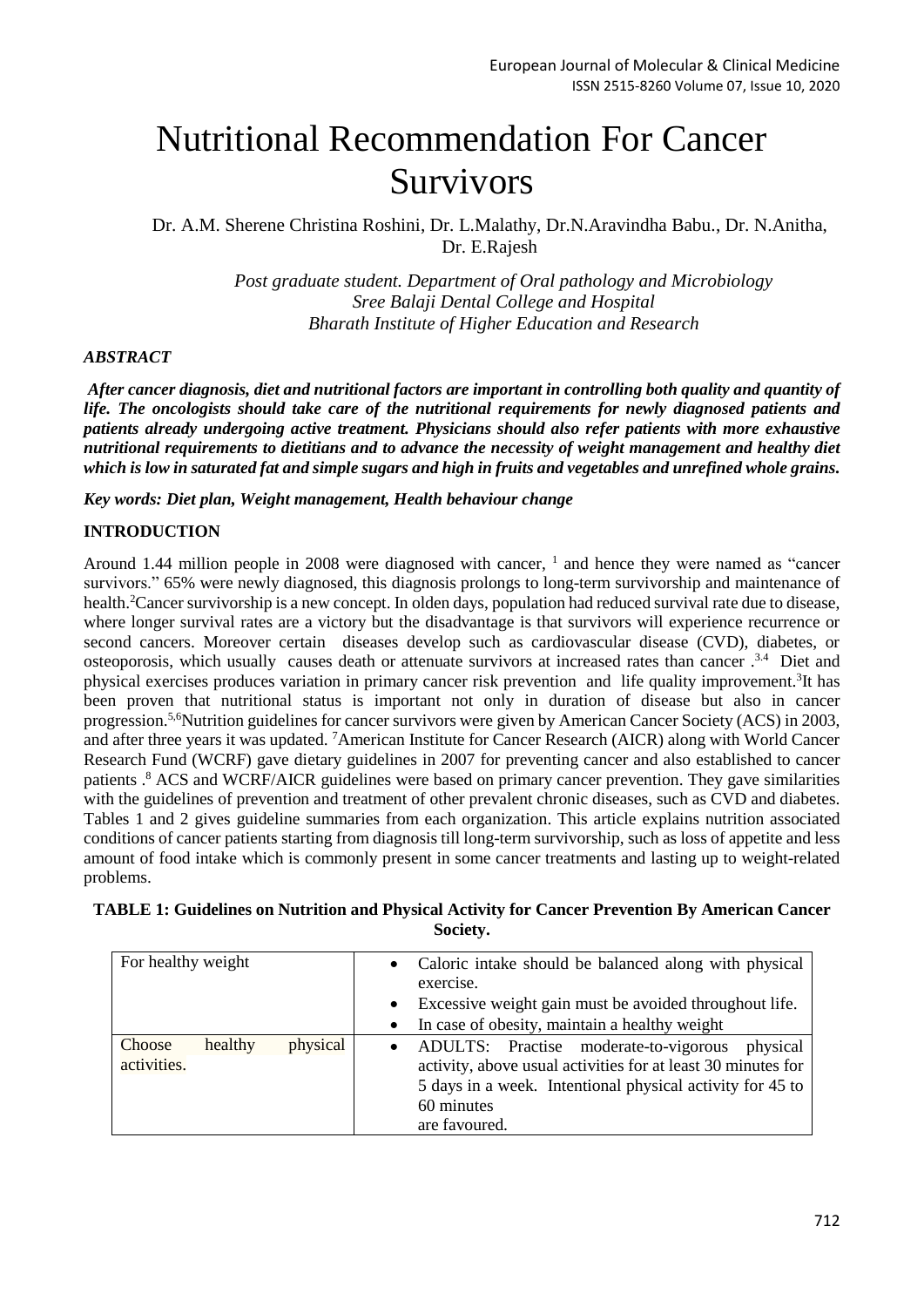|                                                     | <b>CHILDREN</b><br><b>ADOLESCENTS:</b><br>Practise<br>AND<br>moderate-to- vigorous physical activity for at least 1<br>hour per day for 5 days in a week.                                                                                                                                 |
|-----------------------------------------------------|-------------------------------------------------------------------------------------------------------------------------------------------------------------------------------------------------------------------------------------------------------------------------------------------|
| Consumption of balanced diet<br>majorly vegetables. | beverages in balanced amounts<br>Foods and<br>$\bullet$<br>for<br>maintaining healthy weight should be chosen.<br>Consume five or more variety of vegetables and fruits<br>$\bullet$<br>per day.<br>Consume refined grains and processed and red meats<br>$\bullet$<br>should be limited. |
| Habit of alcoholic beverages                        | Drink one time per day for women and two times per day for men                                                                                                                                                                                                                            |

## **TABLE 2: Recommendations of Nutrition, Physical Activity And Cancer Prevention by World Cancer Research Fund/American Institute of Cancer Research**

| Body Weight                | Maintain normal body weight.                                   |
|----------------------------|----------------------------------------------------------------|
| Physical activeness        | Be physically active                                           |
| Diet promoting body weight | Energy-dense foods should be consumed in lesser quantity.      |
|                            | Sugary drinks must be avoided.                                 |
| Vegetables                 | Eat more vegetables                                            |
| Meat                       | Consumption of red and processed meat should be limited        |
| Alcohol                    | Reduce alcoholic drinks.                                       |
| Salt intake                | Consumption of salt must be limited.                           |
| Diet                       | Nutritional requirements should be achieved through diet alone |
| <b>Cancer Patients</b>     | Guidelines for preventing cancer must be followed              |

# **BODY WEIGHT MANAGEMENT**

#### **Accidental Weight Loss**

- $\triangleright$  Nutritional care goals for underweight patients: To prevent nutritional deficiencies, to maintain body mass, to decrease nutrition-related adverse effects (like loss of appetite, modified taste and smell, discomfort in swallowing and nausea or vomiting), and to promote life quality.<sup>7</sup>
- $\triangleright$  Cancer Therapy: Patients with normal body mass index have substantial weight loss. Also with relation to poorer treatment resistance, consequences and low quality of life.<sup>9</sup>
- $\triangleright$  Head and neck, Lung, and gastro-intestinal cancers: Patients have higher complication for weight loss and side effects from under nutrition<sup>7</sup>. In order to improve outcome for these patients, dietary counselling is necessary during treatment .<sup>7,9</sup> To obtain additional calories, intake of more energy- and nutrient-dense foods including peanut butter, yogurt, dried fruit, avocados, cheese, granola, legumes, and eggs is suggested.
- $\triangleright$  Mouth sores obstructs food consumption which are neither chemically nor physically abrasive e.g., citrus or tomato-based foods, tortilla chips, soft, bland foods and casseroles are often resisted.
- $\triangleright$  Patients who are unable to eat solid food: More liquid supplements are given which provides enough nutritional support.<sup>7</sup>
- $\triangleright$  ACS guidelines suggest to refer cancer patients to a dietitian, specifically for patients who could not eat and who have failed to gain weight.

# **Weight GainAnd Its Disorders**

Overweight and obesity determines cancer patient's overall health and survival. They are more entrenched complicating factors for breast cancers (post-menopausal), colon, kidney, and endometrium, and obesity-related cancers population is infinite.<sup>8</sup>Based on the data, overweight and obesity (BMI >24.9) percentage increases beyond 70% in two segments of cancer patients (survivors of breast and prostate cancer).<sup>10</sup>Another study suggested that overweight during diagnosis is related to high mortality for all cancers types , especially for non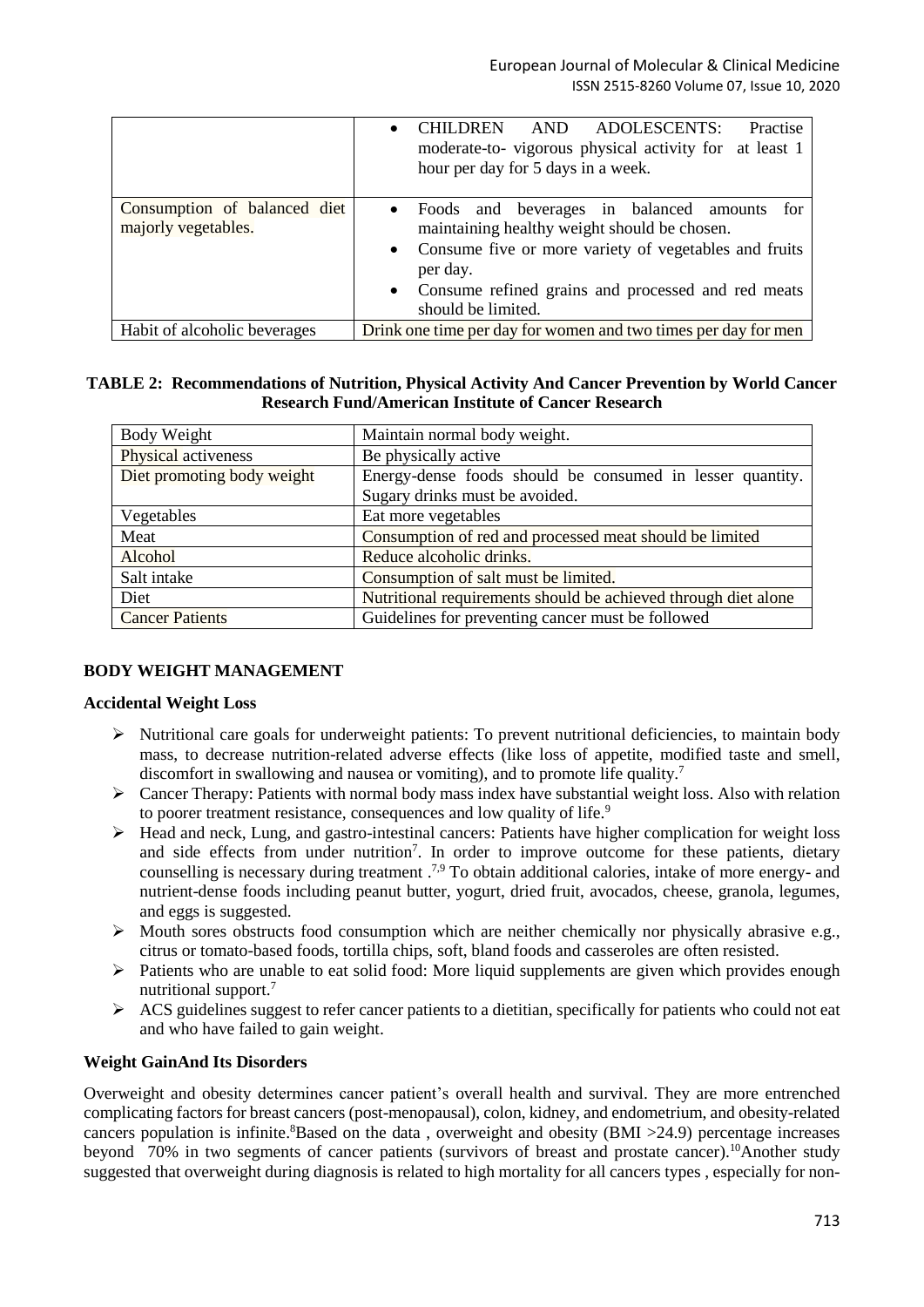Hodgkin's lymphoma and multiple myeloma, and breast cancers, oesophagus, colon and rectum, cervix, uterus, liver, gallbladder, stomach, pancreas, prostate, and kidney.<sup>11</sup>Overweight is usual during or after therapy for different types of cancers<sup>12</sup> and might be provoked by certain therapy (i.e., adjuvant chemotherapy). At present, guidelines support a moderate rate of weight loss during the course of treatment among obese patients considering oncologist approval.<sup>12</sup> Guidelines for weight management for cancer survivors must add caloric limitation, behaviour therapy and obtaining higher energy through exercise.<sup>13</sup> While moderate weight loss rates can be accomplished by replacing with low-energy foods such as water-rich vegetables, fruits, whole grains, and broth-based soups <sup>14</sup>Studies have proposed physical exercise to be a strong weight loss detector among cancer patients. 15

# **DIET PLANS & FOOD CHOICES**

For cancer survivor food choice and proportion is an important factor. <sup>7</sup>Moreover cancer patients have higher complication for chronic diseases (mostly second cancers and CVD). Guidelines suggest cautious food which mainly comprised of fruits, vegetables and whole grains since they have restricted amounts of fat, simple sugars and red or processed meats.<sup>8</sup>

Colorectal-cancer survivors: Studies explains the advanced overall survival and decreased colorectal recurrence rate and mortality when compared between Western-type diet (increased consumption of meat, refined grains, high fat dairy products, and desserts) and prudent diet (increased consumption of fruits, vegetables, whole grains and low-fat dairy products) <sup>16</sup>

Breast and prostate cancer patients: Studies suggest that quality of diet during survivorship is connected to quality of life and physical functioning significantly.<sup>17,18</sup>

## **RECOMMENDED DIET**

- $\triangleright$  Frequent consumption of protein is mandatory in all stages of cancer treatment, recovery, and prolonged survival.<sup>7</sup>
- Protein foods containing low saturated fat such as lean meat and poultry, fish, low-fat dairy products, nuts, seeds, and legumes are taken to reduce calories and for cardio-protective benefits.
- > Though fats and oils are energy-dense, potential benefit of lowfat diet is still controversial<sup>8</sup>. Hence fat rich diet are typically high in calories, resulting in obesity.
- $\triangleright$  Healthy fats such as monounsaturated and polyunsaturated fats (from plants and oils), saturated fats (from animal sources or solid fats) must be reduced and trans fats (formed while processing fats) should be limited.

Other Food Related Guidelines

- Depending on the recommendations, red and processed meats and salty foods are avoided in order to prevent colorectal and aerodigestive cancers, <sup>8</sup>
- Though sugars such as honey, brown- and raw-sugar, molasses, and highfructose corn sweeteners does not increases cancer progression directly, <sup>7</sup> they can increase an ample of nutrient-poor calories thus substituting more nutritious food choices.

#### Alcoholics

Among cancer patients (i.e., survivors of head, neck, lung and prostate cancers) moderate-to-heavy drinking is often observed. Alcoholics among cancer survivors is same as that of general population.<sup>19</sup> ACS proposes reduction of alcohol consumption to less than two drinks per day for men and one drink/day in women but WCRF/AICR suggests "the evidence on cancer substantiate a recommendation not to consume alcohol."<sup>7,8</sup> Though alcohol produces cardio-protective benefits it also supplies ample amount of calories of poor nutrition . Regular alcohol intake is strictly prohibited for head and neck cancer survivors due to higher co-morbidity rates and poorer treatment outcomes. <sup>4</sup>

# **HEALTH BEHAVIOUR MODIFICATION**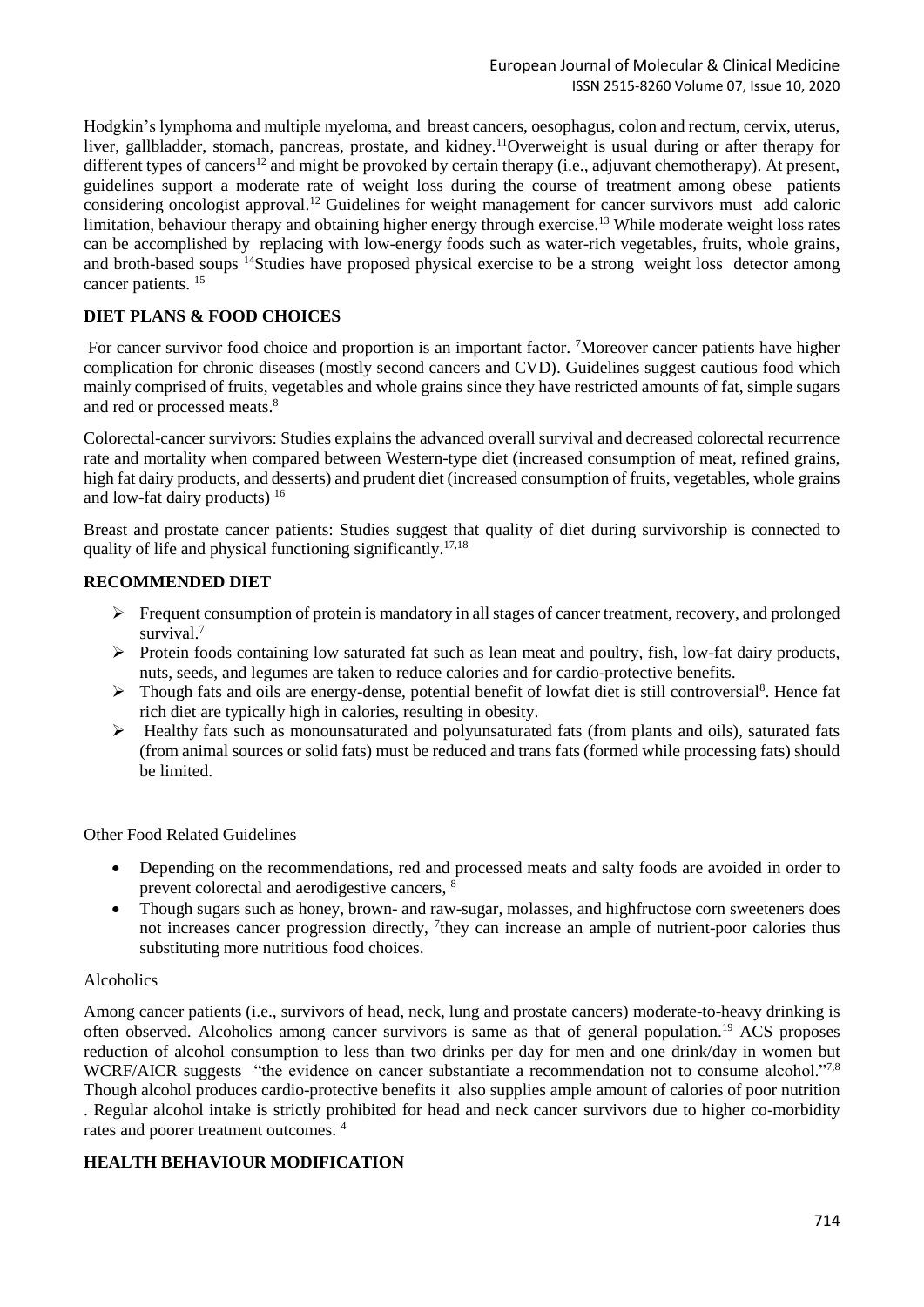Cancer patients start to adopt healthier lifestyle practices by their own. <sup>3</sup>They might have important needs (e.g., fatigue, incontinence, lymphedema, food intolerances or digestive disorders, long-term tobacco or alcohol addictions) which should be acknowledged if attempts to cultivate healthy lifestyle.<sup>20</sup> Gender differences is present in psychological distress levels after diagnosis (males describes decreased initial levels which lowers significantly over time while females have increased initial levels which lowers), presenting the truth that optimal intervention timing might be sewn. <sup>21</sup> Simultaneous requirements of treatment and rehabilitation, difficult level for adopting a specific behaviour, patients' self-potency in adopting behaviour change and other unique patient characteristics are likely to promote victory.<sup>4,20</sup>Distance-medicine based approaches produces an alternative measures for targeting worldwide survivor populations (e.g., childhood cancer patients ) or for patients who are in need of long-term follow-up. Telephone counselling helps in addressing distance barriers and for different levels of success among cancer survivors.<sup>4,20</sup>Health care providers recommends a critical first step in encouraging patients for changing their lifestyle.<sup>3</sup>But data shows only some oncologist guides healthful lifestyle change. Health care practitioners announces barriers such as challenging treatment or health concerns, time pressure or confused health behaviour messages.<sup>22</sup> Nurses should take initiative to provide healthful dietary change and frequent follow-up.

## Supplementary diet

Cancer patients use high amount of diet supplements. Though they are beneficial for health, some studies report that they are harmful.7,8Use of supplement may interrupt with certain cancer therapies such as chemo- and radiation treatment, but the proof for those effects is limited. Multiple vitamin/mineral supplements comprising 100% of the Dietary Reference Intake are suggested during suboptimal intake time. <sup>7</sup>Both ACS and WCRF/AICR motivate cancer patients to gain dietary requirements only from foods but not from supplements.

# **CONCLUSION**

Cancer survivor mostly undergo an agonizing journey right from diagnosis, treatment to recovery. Health care practitioners and nurses should take responsibility to supply sound nutritional guidance. Health behaviour change in cancer survivors reduces the risk of recurrence and the danger for other co-morbid conditions. Pivotal determinants for long-term health after diagnosing cancer comprises of managing weight by balance calorie intake with frequent exercises and energy -dense diet consumption to produce necessary healing elements and defence against cancer recurrence and other forms of comorbidity. Thus we must consider patient's requirements, appreciate unique obstructions to change and further study must be conducted to find a profitable mediation that improves disease-free survival and overall health.

# **REFERENCE**

- 1. American Cancer Society. Cancer Facts & Figures 2008. Atlanta, Georgia: American Cancer Society; 2008.
- 2. Ries, LAG.; Melbert, D.; Krapcho, M., et al. SEER Cancer Statistics Review, 1975–2004. National Cancer Institute; 2006 [Accessed October 20, 2008].
- 3. Demark-Wahnefried W, Aziz NM, Rowland JH, Pinto BM. Riding the crest of the teachable moment: promoting long-term health after the diagnosis of cancer. J Clin Oncol 2005;23(24):5814–5830.
- 4. Pinto BM, Trunzo JJ. Health behaviors during and after a cancer diagnosis. Cancer 2005;104(11 Suppl): 2614–2623.
- 5. Kroenke CH, Chen WY, Rosner B, Holmes MD. Weight, weight gain, and survival after breast cancer diagnosis. J Clin Oncol 2005;23(7):1370–1378. [PubMed: 15684320]
- 6. Chlebowski RT, Aiello E, McTiernan A. Weight loss in breast cancer patient management. J Clin Oncol 2002;20(4):1128–1143.
- 7. Doyle C, Kushi LH, Byers T, et al. Nutrition and physical activity during and after cancer treatment: an American Cancer Society guide for informed choices. CA Cancer J Clin 2006;56(6):323–353.
- 8. World Cancer Research Fund/American Institute for Cancer Research. Food, Nutrition. Physical Activity and the Prevention of Cancer: a Global Perspective. Vol. 2. Washington, DC: AICR; 2007
- 9. Hopkinson JB, Wright DN, Foster C. Management of weight loss and anorexia. Ann Oncol 2008;19 (Suppl 7):vii289–93.